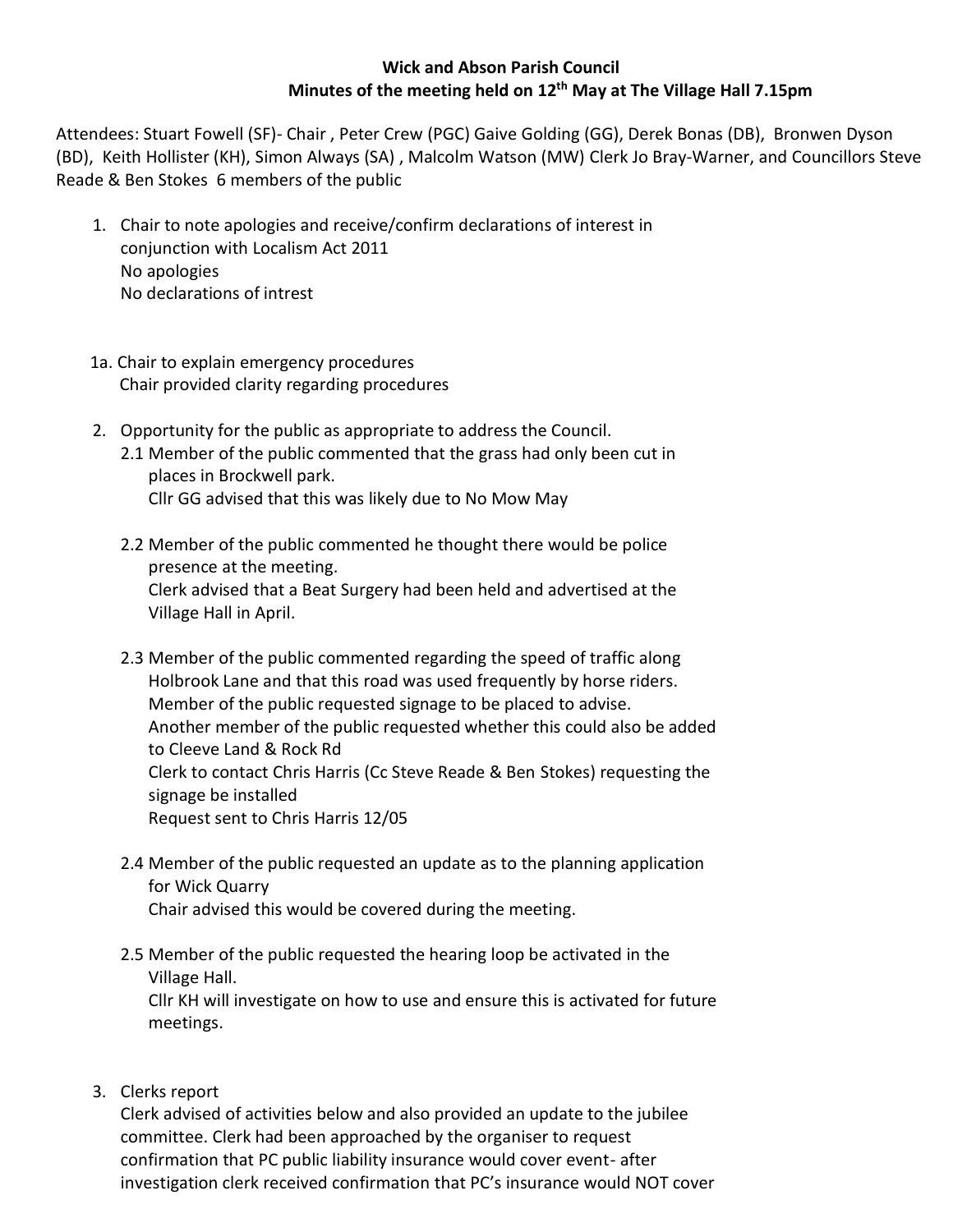the event and advised the organiser they must arrange the insurance themselves. Clerk advised she would request PC to fund the insurance. Chair proposed that PC fund Insurance up to £500.00 to cover the Jubilee event. Seconded KH All in favour 8 Carried Clerk to advise organiser- email sent 12/05/2022 22.28

4. To Note and confirm meetings from previous month.

Proposal by SA minutes are a true reflection Seconded GG All in favour 8 Carried

5. Clerk to provide financial update for Council and request cheques to be signed in accordance with Bank mandate

Clerk requested Cllrs DB & CW to sign cheques in favour of:

- D Wiltshire- Land registry search fee reimbursement
- SGC bin collection.
- Resurgem Engineering- repairs to park gate
- Wick Village Hall- hire of hall
- HMRC- PAYE
- J Bray-Warner- additional hours/Stamps paper

6. Cllr GG/Clerk to provide an update for ongoing issue with common land on Chesley Hill

Clerk had pre-circulated the response from the Barrister & Solicitor requiring additional information and confirmations.

Cllr GG provided an outline of the requirements verbally. Discussion held.

All points covered inc increase to Barrister's fees which were agreed. Clerk to provide Cllr GG with overview of response before sending back to relevant parties.

7. Council to overview the quotation for repairs to Parish Council owned Bus shelters Following on from April's meeting Clerk had obtained a further quote and precirculated to Council.

Discussion held

Cllr KH advised he had reviewed each of the shelters and in his opinion no work was required.

Cllr SF suggested all councillors review and agenda item for June

8. Cllr KH to lead discussion regarding double yellow lines at Village Hall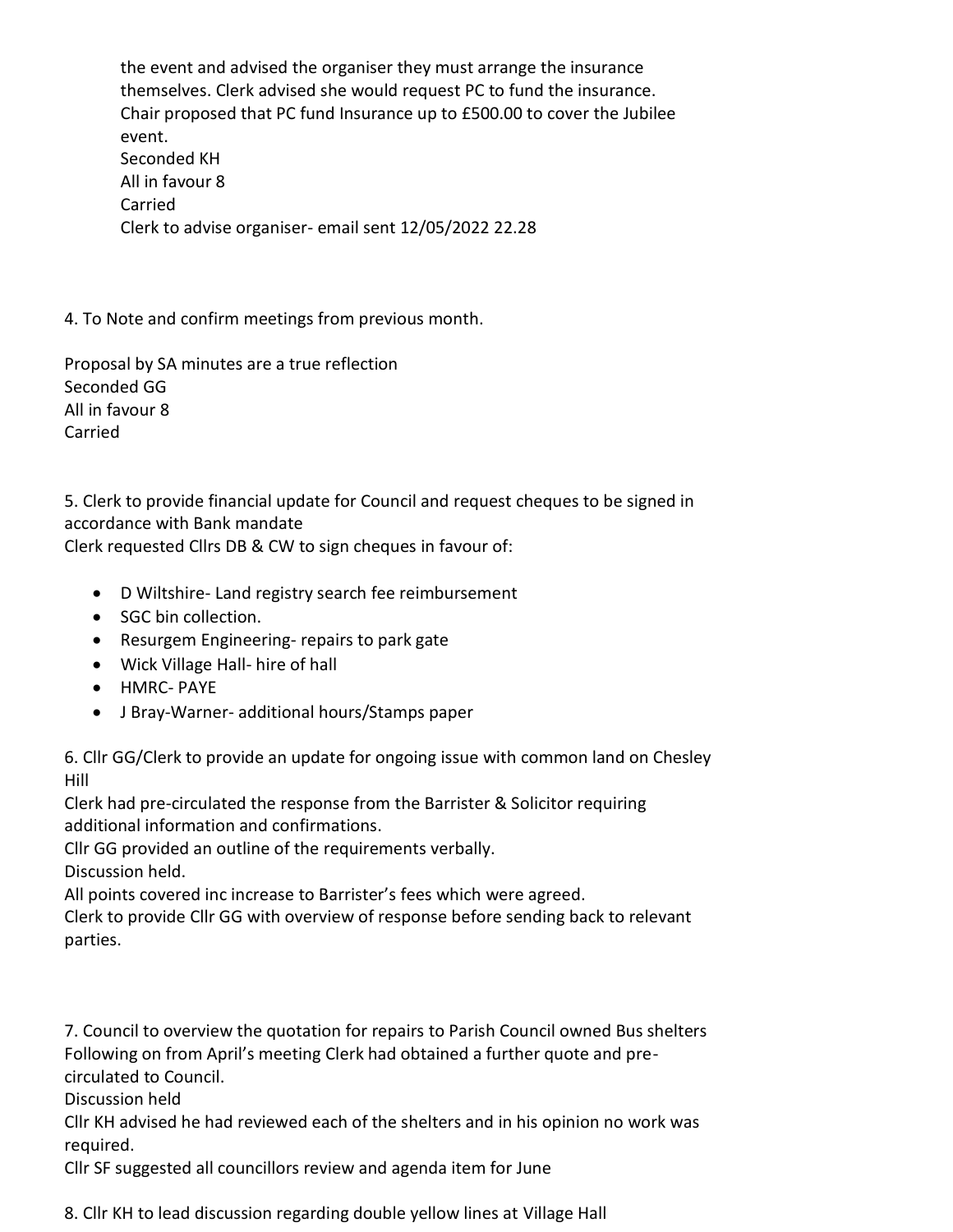Cllr KH provided clarity regarding Agenda item.

Discussion held.

Conclusion KH will continue to monitor the parking situation at the Village Hall and request a further agenda item if required.

9. To review Annual Insurance premium for Wick and Abson Parish Council from BHIB Clerk had pre-circulated the costs and policy documents. Discussion held Proposal by GG PC accept the quotation Seconded DB All in favour 8 Clerk to arrange payment

10. Council to review and respond to Planning Application P22/02227/PNA- Land to the Rear of 91 High Street, Wick Application had failed validation process at SGC and therefore no discussion required.

11. Cllr PGC to lead continued discussion regarding hedge planting on Mendip View Cllr PGC provided clarity on agenda item and advised that currently no further action required. If the situation changes Cllr PGC will request a further agenda item

12. Council to review and respond to donation/grant for Memory Café A request had been received by clerk for a donation of £500.00 towards games/craft materials etc for a Dementia led café. Discussion held Proposal KH to grant the £500.00 Seconded GG All in favour 8 Clerk to arrange cheque.

13. Council to agree and confirm new signatories for Bank Account -clerk to provide guidance

Clerk provided clarity regarding the agenda item. With Cllr CW leaving and Cllr MW wishing to be removed PC require new signatories on account.

Cllrs KH/SF/PGC/SA volunteered to be signatories and will contact Bank to arrange to complete the appropriate paperwork.

Council agreed that due to current situation with signatories clerk will require Carolyn Williams to possibly continue to support until new signatories in place.

14. Clerk and Councilors to provide update as to any correspondence received since last meeting

14.1 Planning Notification P22/02227/PNA- Land to rear of 91 High Street, Wick, Prior notification of the intention to erect an agricultural building- Refusal prior approval. 14.2 Planning Notification P22/01362/RVC- Land adjoining Court Lane, Variation of conditions 4/5/8 -Refusal 14.3 Request for PC to support a temporary closure request for Parkers Avenue for Jubilee celebration Discussion held Confirmed – Clerk to advise- SGC advised 12/05/2022